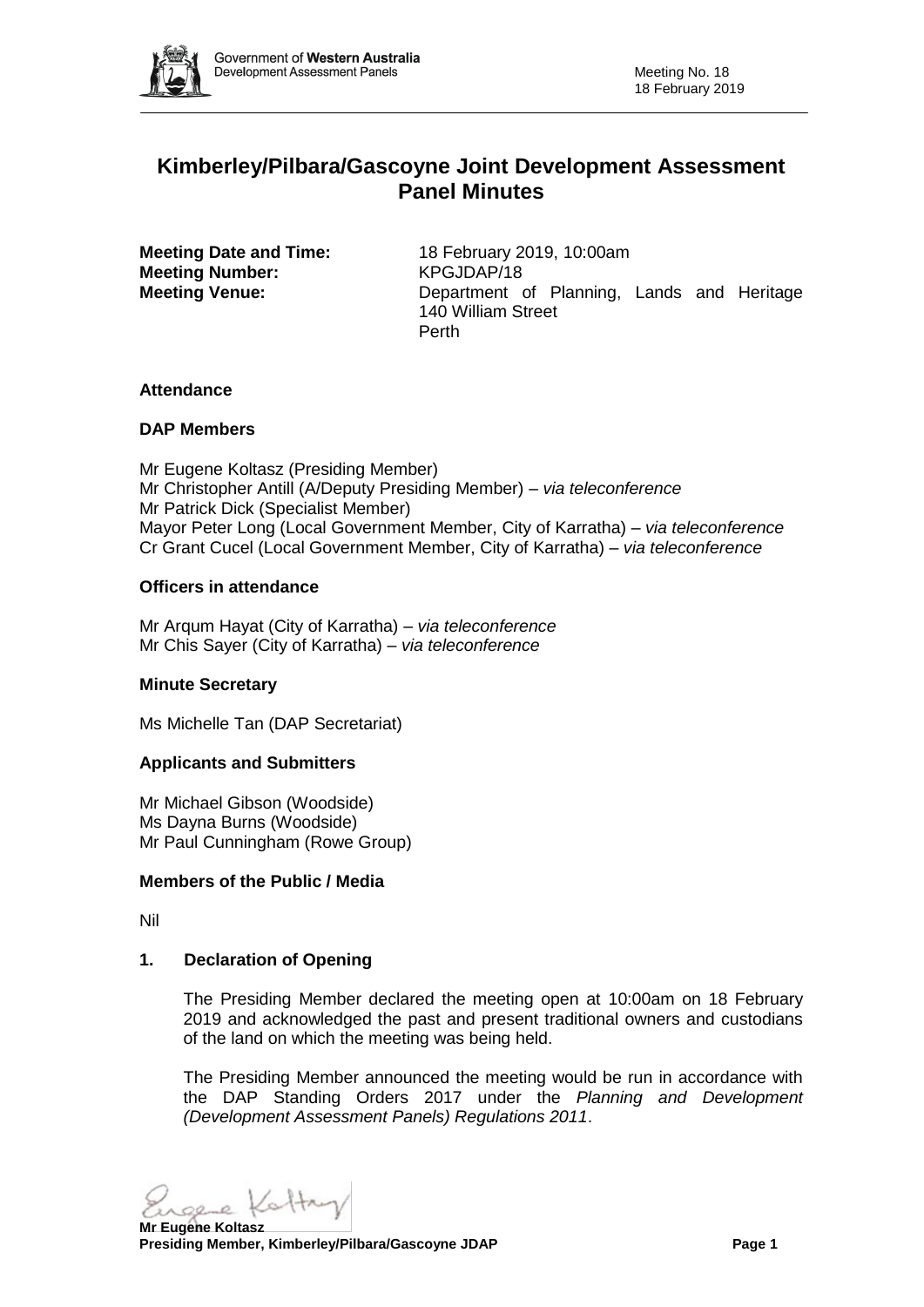

The Presiding Member advised that in accordance with Section 5.16 of the DAP Standing Orders 2017 which states *'A person must not use any electronic, visual or audio recording device or instrument to record the proceedings of the DAP meeting unless the Presiding Member has given permission to do so.',* the meeting would not be recorded.

## **2. Apologies**

Ms Samantha Thompson (Deputy Presiding Member)

## **3. Members on Leave of Absence**

Nil

## **4. Noting of Minutes**

DAP members noted that signed minutes of previous meetings are available on the [DAP website.](https://www.dplh.wa.gov.au/about/development-assessment-panels/daps-agendas-and-minutes)

## **5. Declaration of Due Consideration**

All members declared that they had duly considered the documents.

## **6. Disclosure of Interests**

DAP Member, Ms Samantha Thompson, declared an indirect pecuniary interest in item 8.1. Ms Thompson's super fund contains shares in Woodside (energy), the applicant for this proposal.

In accordance with section 6.3.1 of the DAP Standing Orders 2017, the Presiding Member determined that the member listed above, who had disclosed a pecuniary interest, was not permitted to participate in the discussion or voting on the item.

### **7. Deputations and Presentations**

- **7.1** Mr Arqum Hayat (City of Karratha) responded to questions from the panel in relation to the application at Item 8.1.
- **7.2** Mr Michael Gibson (Woodside) responded to questions from the panel in relation to the application at Item 8.1.

#### **8. Form 1 – Responsible Authority Reports – DAP Application**

**8.1** Property Location: Lot 572 Burrup Road, Burrup [Lot 572 on Plan 28209] Development Description: Pluto NWS Interconnector Pipeline (Industry – Resource Processing) Applicant: Ms Yvette Manolas, Woodside Energy Ltd Owner: Western Australian Land Authority Responsible Authority: City of Karratha DAP File No: DAP/19/01556

sere Kattry

**Mr Eugene Koltasz Presiding Member, Kimberley/Pilbara/Gascoyne JDAP Page 2**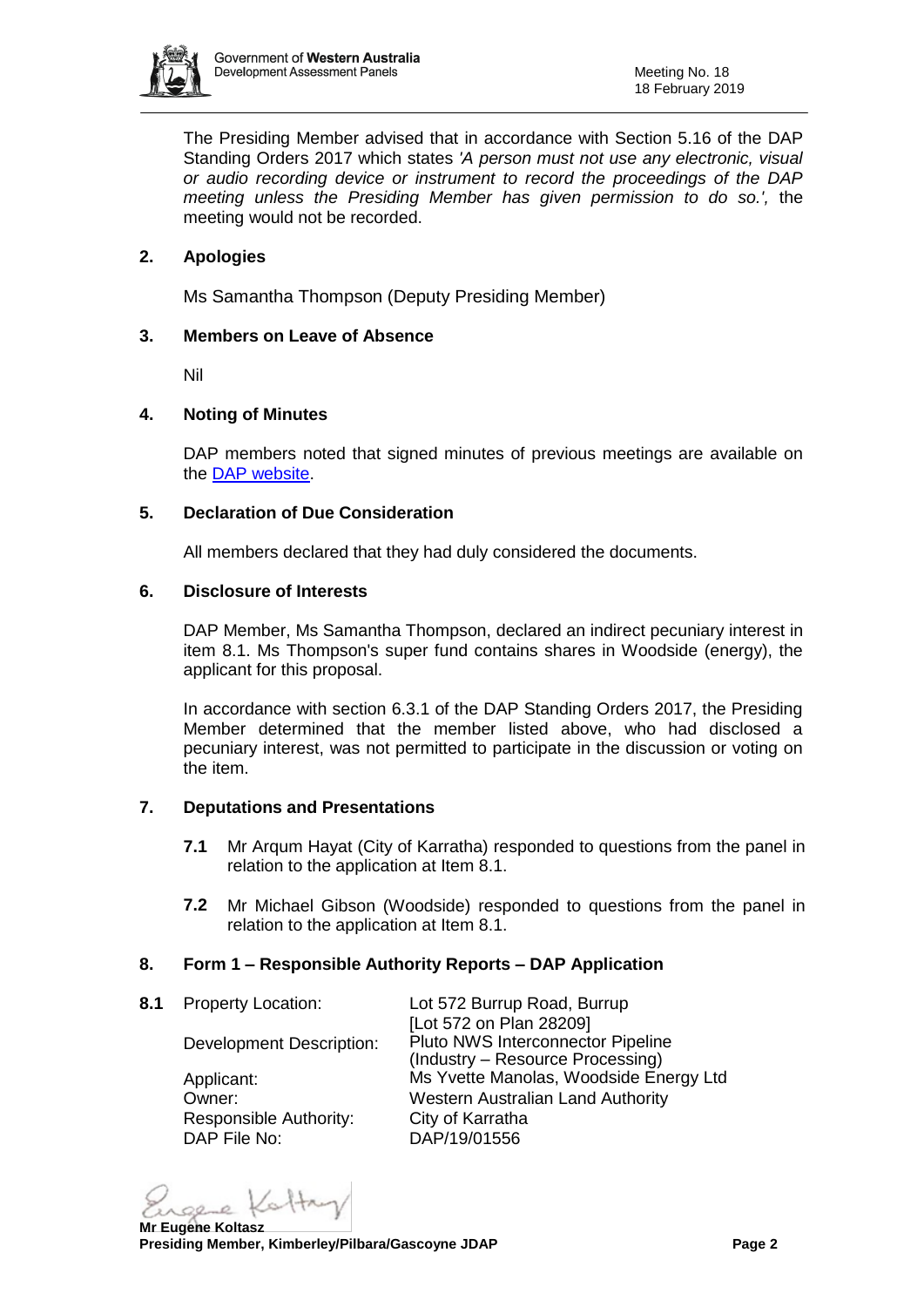

## **REPORT RECOMMENDATION**

**Moved by:** Mr Patrick Dick **Seconded by:** Mayor Peter Long

That the Kimberley/Pilbara/Gascoyne JDAP resolves to:

1. **Approve** DAP Application reference DAP/19/01556 and the following accompanying plans:

Context Plans:

Drawing No: RW086600-0000-PP-DLP-0012; Drawing No: RW086600-0000-PP-SKT-004; Drawing No: RW086600-0000-PP-SKT-0005; Drawing No: RW086600-0000-PP-SKT-0006;

in accordance with Clause 68 of the *Planning and Development (Local Planning Schemes) Regulations 2015* and the provisions of the City of Karratha Local Planning Scheme No. 8, subject to the following conditions:

## **Conditions**

- 1) This decision constitutes development approval only and is valid for a period of two years from the date of approval. If the subject development is not substantially commenced within the two year period, the approval shall lapse and be of no further effect.
- 2) Prior to commencement of development, the proponent shall submit a Bushfire Management Plan, prepared by an accredited BAL Assessor or Bushfire Practitioner, to be endorsed by the City of Karratha.

## **Advice Notes**

- a) It is noted that a Heritage Avoidance Survey has been undertaken as part of this Development Application. The Heritage Operations section of the Department of Planning, Lands and Heritage has requested that proponents of the pipeline meet with the Department to discuss potential impacts on Aboriginal heritage and how those potential impacts should be managed. The proponent should also continue to consult the Department to ensure compliance with the *Aboriginal Heritage Act 1972*.
- b) Where an approval has lapsed, development must not be carried out without the further approval of the local government having first being sought and obtained.
- c) Should the approval holder be aggrieved by this decision, or any of the conditions imposed, there is a right of review under the *Planning and Development Act 2005*. An application for review must be submitted in accordance with Part XIV of the *Planning and Development Act 2005* within 28 days of the date of this decision to: the State Administrative Tribunal, GPO Box U1991, Perth, WA 6845. Further information regarding this right of review is available on the SAT website www.sat.justice.wa.gov.au or by phoning 1300 306 017.

see Kattry

**Mr Eugene Koltasz Presiding Member, Kimberley/Pilbara/Gascoyne JDAP Page 3**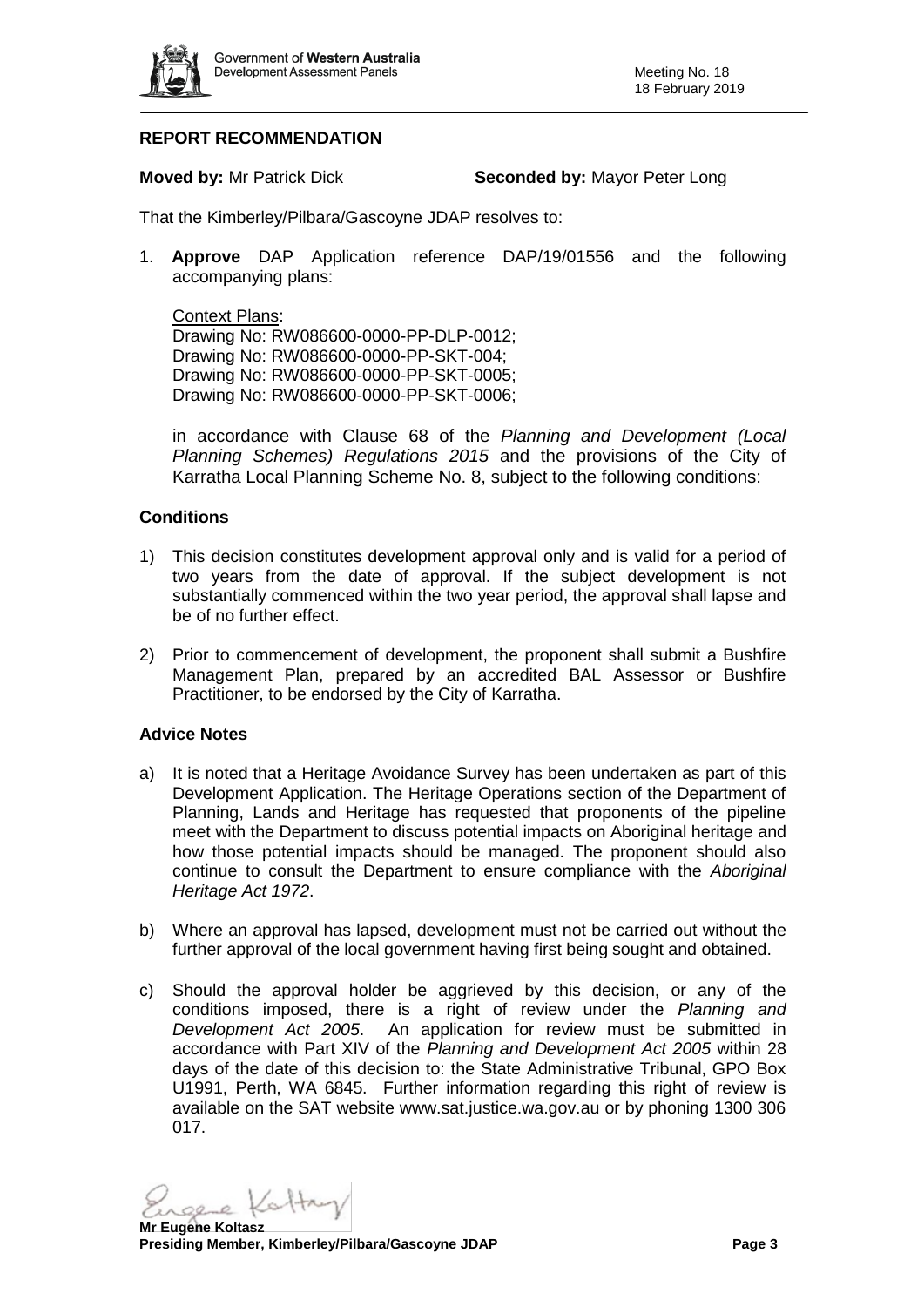

## **AMENDING MOTION**

**Moved by:** Mr Patrick Dick **Seconded by:** Mayor Peter Long

That the context plans in the preamble of the Report Recommendation be amended to read as follows:

*Drawing No: RW086600-0000-PP-DLP-0012, Revision C; Drawing No: RW086600-0000-PP-SKT-0004, Revision A; Drawing No: RW086600-0000-PP-SKT-0005, Revision A; Drawing No: RW086600-0000-PP-SKT-0006, Revision A;*

## **The Amending Motion was put and CARRIED UNANIMOUSLY.**

**REASON:** To correct the administrative error and clarify the revision of the drawings.

## **REPORT RECOMMENDATION (AS AMENDED)**

That the Kimberley/Pilbara/Gascoyne JDAP resolves to:

1. **Approve** DAP Application reference DAP/19/01556 and the following accompanying plans:

Context Plans:

Drawing No: RW086600-0000-PP-DLP-0012, Revision C; Drawing No: RW086600-0000-PP-SKT-0004, Revision A; Drawing No: RW086600-0000-PP-SKT-0005, Revision A; Drawing No: RW086600-0000-PP-SKT-0006, Revision A;

in accordance with Clause 68 of the *Planning and Development (Local Planning Schemes) Regulations 2015* and the provisions of the City of Karratha Local Planning Scheme No. 8, subject to the following conditions:

## **Conditions**

- 1) This decision constitutes development approval only and is valid for a period of two years from the date of approval. If the subject development is not substantially commenced within the two year period, the approval shall lapse and be of no further effect.
- 2) Prior to commencement of development, the proponent shall submit a Bushfire Management Plan, prepared by an accredited BAL Assessor or Bushfire Practitioner, to be endorsed by the City of Karratha.

## **Advice Notes**

a) It is noted that a Heritage Avoidance Survey has been undertaken as part of this Development Application. The Heritage Operations section of the Department of Planning, Lands and Heritage has requested that proponents of the pipeline meet with the Department to discuss potential impacts on Aboriginal heritage and how those potential impacts should be managed. The proponent should also continue to consult the Department to ensure compliance with the *Aboriginal* 

*Heritage Act 1972*.  $0000$